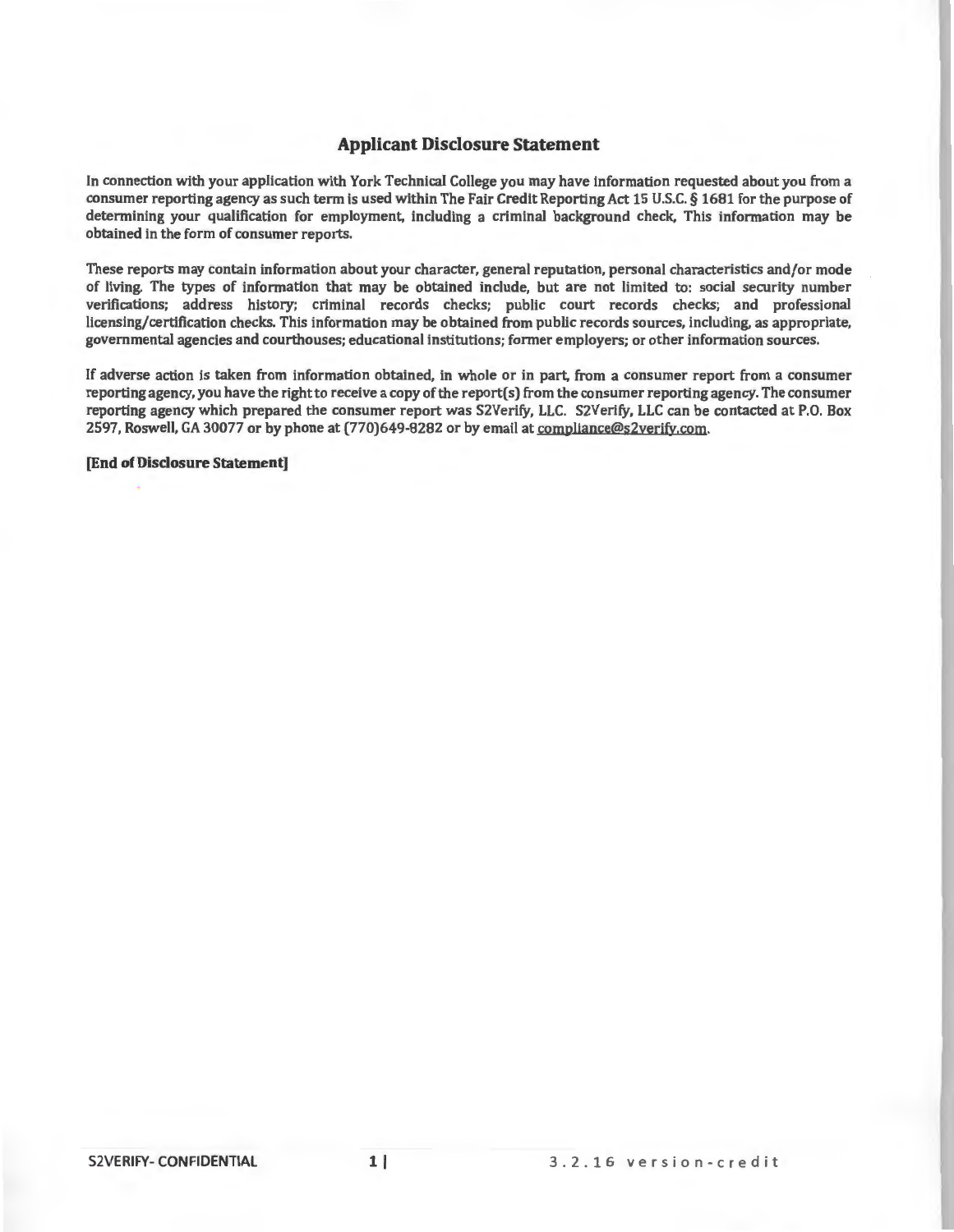# **Authorization of Background Investigation**

1 have carefully read, and understand, this Authorization form and further acknowledge receipt of the separate document entitled **"A Summary of Your Rights under the Fair Credit Reporting Act"** (available at http://www.S2Verify.com/resources.html or as a hard copy provided by the DEPARTMENT) and the "Applicant **Disclosure Statement"** and certify that I have read and understand both documents. By my signature below, I consent to the release of consumer reports ("Background Reports") prepared by a consumer reporting agency, such as S2Verify, LLC., or other consumer reporting agency at its request to York Technical College and its designated representatives and agents for the purpose of determining my qualification for employment with the DEPARTMENT, or other lawful purposes.

l understand that if York Technical College engages in a relationship with me, my consent will apply, and the DEPARTMENT may obtain Background Reports throughout my relationship with them, if such obtainment is permissible under applicable State law and York Technical College policy. I also understand that information contained in my application, or otherwise disclosed by me may be used when ordering the Background Reports and that nothing herein shall be construed as a guarantee of a relationship with York Technical College

I hereby authorize law enforcement agencies information service bureaus, consumer reporting agencies, record/data repositories, courts (federal, state, and local), motor vehicle records agencies,, the military, and other information sources to furnish any, and all, information on me that is requested by the consumer reporting agency.

York Technical College is requesting credit information for the following reasons: To determine my qualification for employment, including but not limited to a criminal background check

**California Applicants Only:** I **acknowledge receipt of a copy of California Civil Code 1786.22.** Pursuant to Section 1786.22 of the California Civil Code, you may view the file maintained on you by S2Verify during normal business hours. You may also obtain a copy of this file, upon submitting proper identification by appearing at S2Verify's offices in person, during normal business hours and on reasonable notice, or by mail. You may also receive a summary of the file by telephone, upon submitting proper identification. S2Verify has trained personnel available to explain your file to you, including any coded information. By signing below, you acknowledge receipt of California Civil Code 1786.22, available at http://www.S2Verify.com/resources.html.

**New York Applicants Only:** I **acknowledge receipt of a copy of Article 23-A of New York Correction Law.**  By signing below, you acknowledge receipt of Article 23-A of the New York Correction Law, available at http: //www.S2Verify.com/resources.htmI.

## **California, Minnesota or Oklahoma applicants only:**

You may receive a free copy of any consumer report or investigative consumer report obtained on you if you check the box below.

I wish to receive a free copy of the report.

**{Signature Line Appears on Next Page}**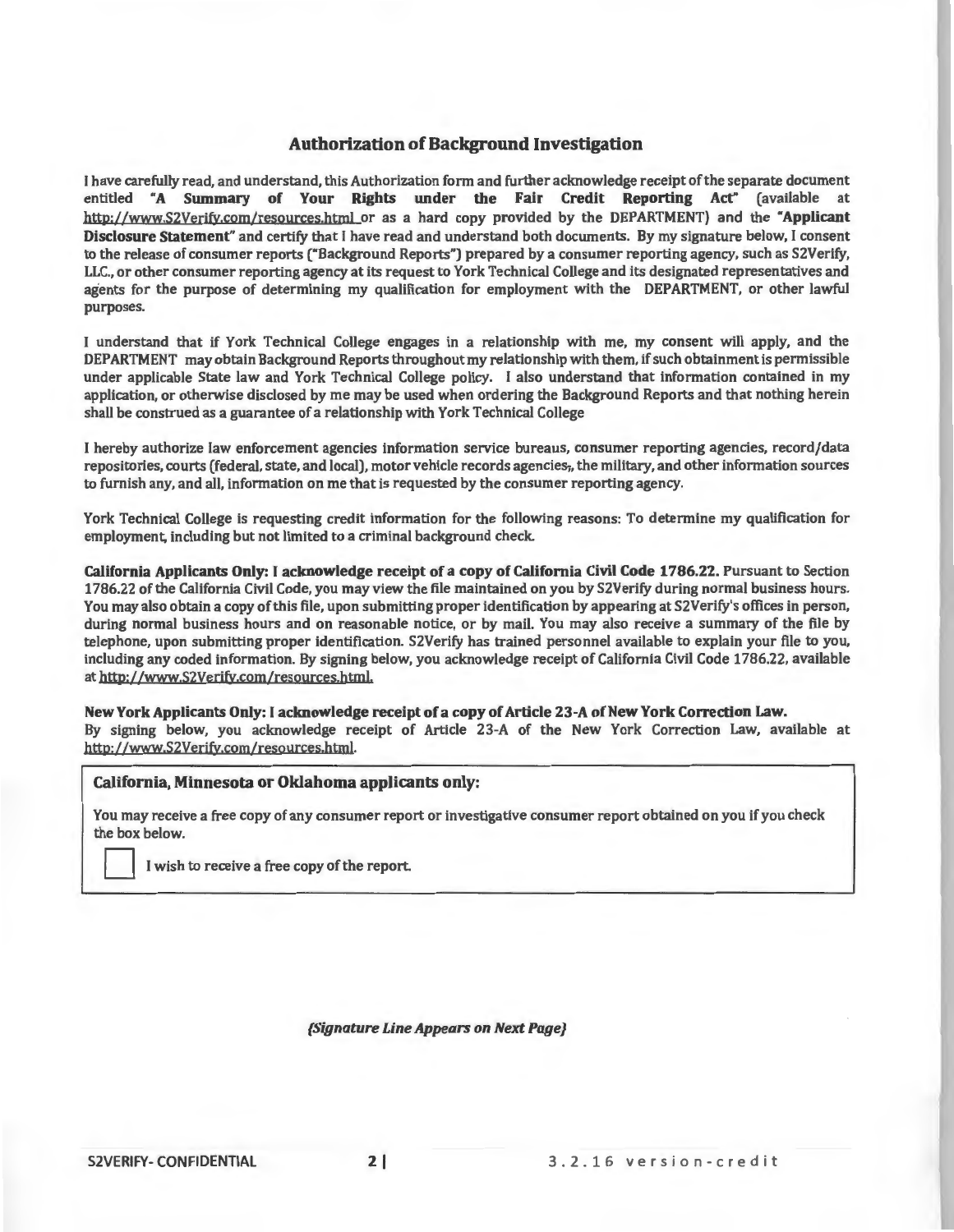By my signature below, I certify the information I provided on, and in connection with, this form is true, accurate, and complete. I agree that this Authorization form in original, facsimile, photocopy, or electronic (including electronically signed) formats, will be valid for any reports that may be requested by, or on behalf of York Technical College.

| Address: <u>Communications of the communications</u> and contract the contract of the contract of the contract of the contract of the contract of the contract of the contract of the contract of the contract of the contract of t |  |
|-------------------------------------------------------------------------------------------------------------------------------------------------------------------------------------------------------------------------------------|--|
|                                                                                                                                                                                                                                     |  |
|                                                                                                                                                                                                                                     |  |
|                                                                                                                                                                                                                                     |  |
|                                                                                                                                                                                                                                     |  |
| Date:                                                                                                                                                                                                                               |  |

#### **Additional State Law Notices**

**California, Oklahoma and Minnesota:** You have the right to receive a copy of your background/investigative report by checking the box on the Authorization of Background Investigation form.

**Massachusetts and New Jersey:** If we request an investigative background report, you have the right, upon written request, to a copy of the report.

**Minnesota and Washington State:** If York Technical College requests an investigative background report, you have the right, upon written request made within a reasonable period of time after your receipt of this disclosure, to receive from the DEPARTMENT a complete and accurate disclosure of the nature and scope of the investigation requested by the DEPARTMENT. The DEPARTMENT will provide the disclosure of the nature and scope of the investigation either five days after receiving your request or after requesting the investigative consumer report, whichever is later.

**New York Applicants Only:** You have the right to request whether York Technical College requested an investigative consumer report and, if so, York Technical College will give you the name and address of the report's provider if other than the consumer reporting agency identified above. You have the right to inspect and receive a copy of any investigative consumer report requested by York Technical College by contacting the consumer reporting agency identified above (or another organization identified by York Technical College as the provider of an investigative consumer report) directly.

**Washington State:** You also have the right to request from the consumer reporting agency a written summary of your rights and remedies under the Washington Fair Credit Reporting Act

### **CREDIT REPORTS:**

**California, Colorado, Connecticut, Hawaii, Illinois, Maryland, Nevada, Oregon, Vermont, and Washington State:**  The listed states restrict the circumstances in which York Technical College may obtain credit information about you. York Technical College will not obtain credit information about you unless such information is substantially related to the duties and responsibilities of the position for which you are applying or for any other reason otherwise permitted under applicable law.